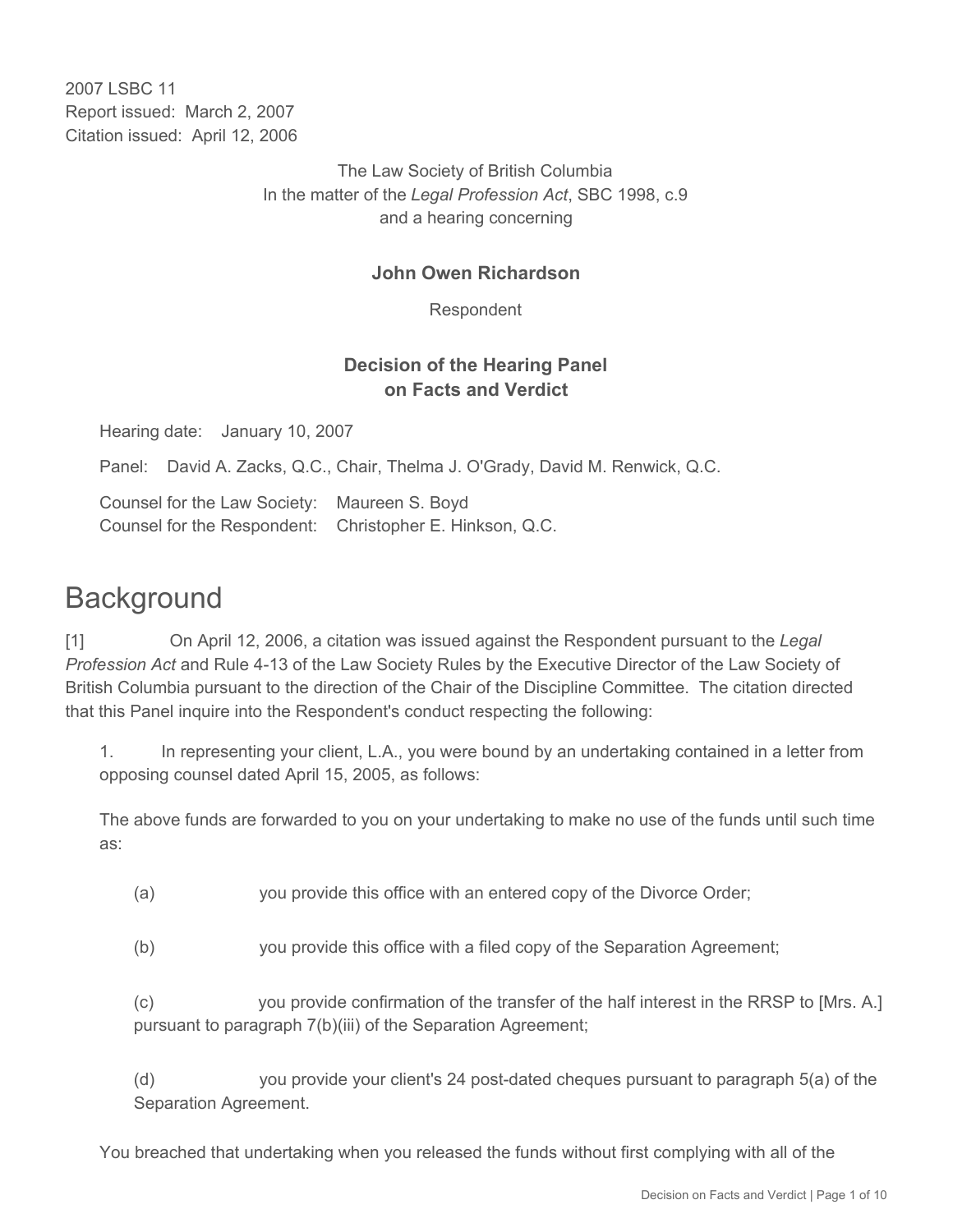terms of the undertaking.

[2] A Statement of Agreed Facts was entered as Exhibit 1 (" Agreed Facts" ). In the Agreed Facts, the Respondent admits that he was served with a true copy of the citation in accordance with Rule 4-15 of the Law Society Rules.

[3] The Respondent was retained by Mr. A. in a matrimonial proceeding against his wife. The wife was represented by J.C., a lawyer.

[4] J.C. testified at the hearing, as did the Respondent.

[5] A summary of the Statement of Agreed Facts and evidence provided by the Respondent and J.C. is as follows:

1. On May 15, 1972, the Respondent was admitted to the Bar of British Columbia. He is an experienced counsel, practising in the areas of criminal law, civil litigation and family law.

2. The Respondent was retained as counsel by Mr. A. in June, 2003 (the Respondent believes the 24th). He assumed the file from other counsel.

3. The matrimonial home sold in June, 2003, and the net sale proceeds were held in J.C.'s trust account. Family assets included the matrimonial home proceeds, personal property, an RRSP of approximately \$3,000 held by the wife with CIBC and an RRSP of approximately \$14,000 held by Mr. A. with C. Funds.

4. The RRSP in Mr. A.'s name could not be disbursed until he reached the age of 55 years.

5. From the time the Respondent became involved in the file, he attempted to negotiate a settlement of the issues arising from the acrimonious separation of the respective parties.

6. Between March 1 and April 8, 2005, there were several letters exchanged between the Respondent and J.C. J.C. attempted to secure an agreement for the payment of a penalty and/or holdback of funds in trust to ensure that his client was paid bi-weekly maintenance. These efforts were resisted by the Respondent on behalf of his client. Under no circumstances was Mr. A. prepared to agree to a penalty and/or holdback for such payments. This position was ultimately accepted by J.C.

7. On April 8, 2005 a Separation Agreement was entered into between Mr. A. and Mrs. A.; executed by Mr. A. on April 8, 2005, and executed by Mrs. A. on April 14, 2005. The Separation Agreement resolved all outstanding issues between the parties and provided, *inter alia*:

(a) Mr. A. was to pay to Mrs. A. spousal maintenance in the amount of \$1,000 per month, payable in two instalments of \$500, on the 1st and 15th of every month. Mr. A. agreed to send to Mrs. A., by regular mail, 24 post-dated cheques in the amount of \$500 each prior to May 1, 2005, and every year thereafter while maintenance remained payable;

(b) Mr. and Mrs. A. agreed that the net sale proceeds from the sale of the matrimonial home, which proceeds were being held in trust by J.C., " shall be divided equally between the parties" ;

(c) The RRSPs in the name of Mr. and Mrs. A. were to be divided equally. As the RRSP in Mr.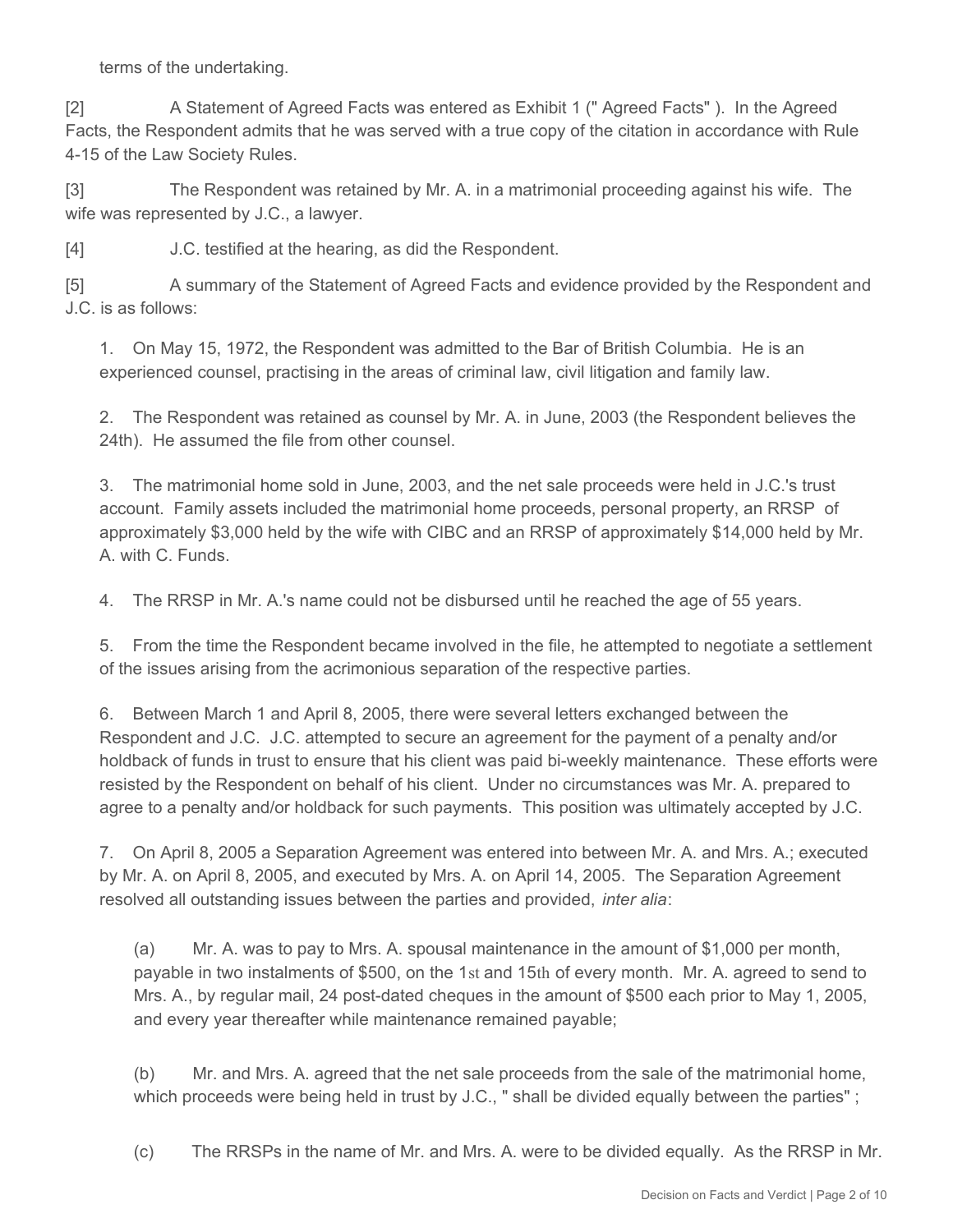A.'s name was locked in with C. Funds, it was agreed that:

The Husband and the Wife agree that the Husband's C. Fund RRSP's shall henceforth be owned equally by them and the Husband shall forthwith make every effort to have the said RRSP fund divided equally between them at source. Otherwise the fund will be divided equally between them at maturity (when Mr. A. reaches the age of 55).

The Agreement provided full and final satisfaction and discharge of all claims that each had against the other. No part of the agreement was found to be illegal or unenforceable, void or voidable or had been varied by a Court Order or Agreement prior to the hearing.

8. Mr. A. was to proceed with the divorce by way of his counterclaim. Mr. A. also agreed to retain \$2,500 in the Respondent's trust account pending completion of the divorce; which was done.

9. On April 15, 2005, J.C. sent a number of documents to the Respondent, including three fully-executed Separation Agreements, a Consent Order and his trust cheque payable in trust in the sum of \$19,480.54, which represented one-half of the net proceeds of the sale of the former matrimonial home. Previously by agreement, \$10,000 had been equally distributed between Mr. and Mrs. A. The trust funds were forwarded to the Respondent on his undertaking to make no use of same until such time as:

- (a) you provide this office with an entered copy of the Divorce Order;
- (b) you provide this office with a filed copy of the Separation Agreement;

(c) you provide confirmation of the transfer of the half-interest in the RRSP to Mrs. A. pursuant to paragraph 7(b)(iii) of the Separation Agreement;

(d) you provide your client's 24 post-dated cheques pursuant to paragraph 5(a) of the Separation Agreement.

10. On April 21, 2005, the Respondent deposited the trust cheque he had received from J.C., in the amount of \$19,480.54, into his trust account.

11. On April 22, 2005, the Respondent faxed a letter to J.C. confirming receipt of the documents and trust funds. The Respondent stated in the letter:

I do not accept any of the undertakings you unilaterally imposed upon me. At one point you attempted to withhold \$2,500 of my client's funds pending his obtaining the Divorce Order. My client and I specifically rejected that and your client agreed. My client is required to fulfill the conditions pursuant to the Separation Agreement without any holdbacks and he will fulfill those agreed terms.

We will not be withholding the funds but will follow through with the items set out paragraph 2(a), (b), (c), and (d) of your letter. We are attending to those matters forthwith. My client just received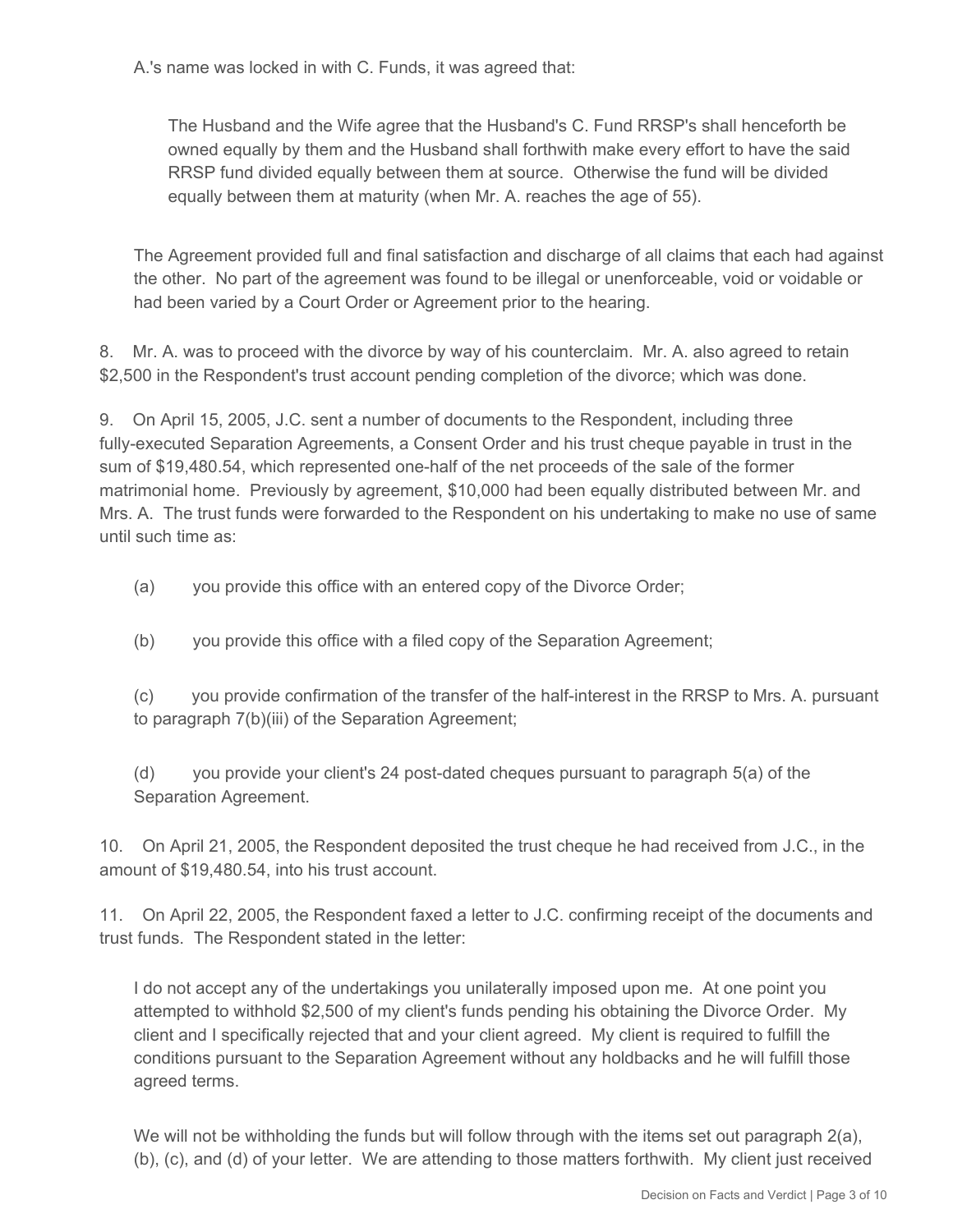a note from C. Funds that he is able to divide the RRSP's but it will take a while.

I trust you will agree with my position once you review it.

12. On April 25, 2005, J.C. faxed a letter to the Respondent acknowledging receipt of his letter dated April 22, 2005. J.C. stated:

I do not agree with your view of the matter. If you are not prepared to accept the undertaking, you must return the funds. All of the items that I have requested to be done to fulfill the undertaking are obligations that must be assumed by your client. Preventing the release of the funds is the only means I have of ensuring Mr. A. will perform his obligations.

Kindly confirm whether you will be returning the funds or abiding by the undertaking which I have placed upon you.

13. On May 9, 2005, J.C. faxed a letter to the Respondent indicating that he had not received a response to his letter of April 25, 2005 and wanting to know whether the Respondent would be returning the funds forthwith or complying with the undertaking that had been placed on him.

14. On May 9 2005, the Respondent faxed a letter to J.C.. In that letter he advised that he had been sick for seven weeks. The Respondent testified that he had suffered from pneumonia. In the letter he stated:

I still do not share your view that the house sale proceeds are subject to your unilaterally imposed conditions. However, I have not released the funds yet but do not intend to hold them until a copy of the Divorce Order is received by you.

What I do propose to do is to release the funds once all possible steps have been taken by me on Mr. A.'s behalf to satisfy those obligations which flow from the Separation Agreement, not from any alleged improperly imposed undertaking by you.

The Respondent also advised J.C. that he had applied for a Desk Order Divorce; the documents had been sent to the Prince George Registry for filing on April 29, 2005 by courier together with two copies of the Separation Agreement. He also sent the " first 14 pages of the Separation Agreement to C. Funds in order to effect an immediate equal division at source" of the RRSP and advised that Mr. A. had sent 24 post-dated cheques to Mrs. A. directly via Registered Mail (these were sent on April 25, 2005) The Respondent went on to state in the letter:

In my view, I am now, pursuant to the Separation Agreement, entitled to disburse Mr. A.'s half share of the house proceeds.

I cannot control how long the Court will take to grant the divorce or return the filed Separation Agreement or how long it will take for C. to confirm the equal division of Mr. A.'s RRSP. When these events occur and we obtain the final documents, we will send them to you. It is not within your authority or power to impose unilaterally a further delay of the release of funds to my client.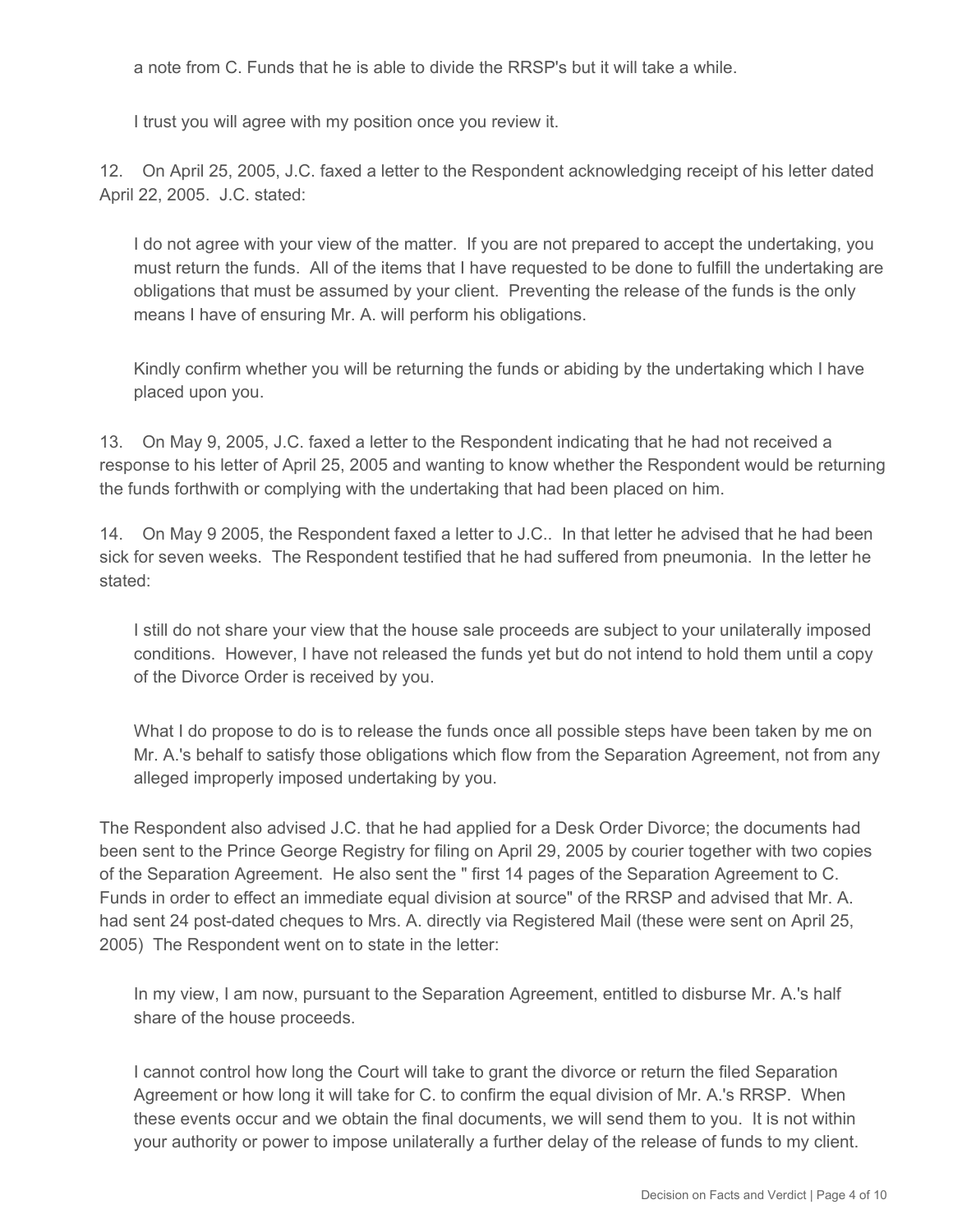... A fortiori you cannot now unilaterally impose the conditions that all funds are to be withheld until the Divorce Order has been obtained and a copy given to you or your other conditions which depend on the Court or other third parties to complete. In addition, my client needs those funds now to meet his maintenance obligations under the Separation Agreement.

The Respondent attached a copy of the letter that he sent to C. Funds, which enclosed the Separation Agreement, together with a copy of the Registered Mail acceptance receipt relating to the post-dated cheques that were sent by Mr. A.

15. On May 12, 2005, J.C. faxed a letter to the Respondent acknowledging receipt of the letter dated May 9, 2005, which he said he received on May 11, 2005. J.C. stated:

I reject your contention that there was anything improper about the undertaking imposed by me on the funds forwarded to your office. There were a number of conditions that had to be fulfilled by Mr. A. as a consequence of the Agreement that was reached. The only control that Ms. A. has in ensuring that Mr. A. carries through with his commitments is to ensure that the monies are not released until such time as he has fulfilled the requirements of the Agreement. The risk is that, once the funds are released to Mr. A., there is no practical remedy for Ms. A. if Mr. A. refuses to carry through with his obligations under the Agreement.

Whether or not you are happy with the undertaking which I have placed upon you, I would reiterate that there are only two choices that you have - you either comply with the undertaking or you return the funds.

16. The Divorce Order was entered on May 24, 2005 and forwarded by fax to J.C. on May 30, 2005. The Separation Agreement was filed on May 3, 2005 and sent to J.C. on May 30, 2005.

17. On May 12, 2005, the Respondent disbursed one-half of the monies held in trust to Mr. A., while the balance was retained for his account, which was rendered at some later date, particulars of which the Respondent was unable to provide.

[6] The evidence was unclear as to whether the disbursement of funds took place before or after the Respondent received the May 12, 2005 letter from J.C.. That timing is inconsequential to our decision.

18. By letters dated July 13 and 15, 2005 sent by fax by J.C. to the Respondent, he, in each instance, asked that the trust funds be returned to him.

19. On July 18, 2005, J.C. reported the matter to the Law Society of British Columbia alleging that the Respondent had breached the terms of the undertaking. J.C., in his letter to the Law Society, indicated that, " Mr. Richardson purported to reject the terms of the undertaking in a letter of April 22, 2005."

[7] Not only did the Respondent purport to reject the terms of the undertaking, it is clear on the evidence that the Respondent was not prepared to accept the terms of the undertaking at any time.

20. On July 20, 2005, the Respondent faxed a letter to J.C. advising that he had received advice from the Law Society and stated, *inter alia*: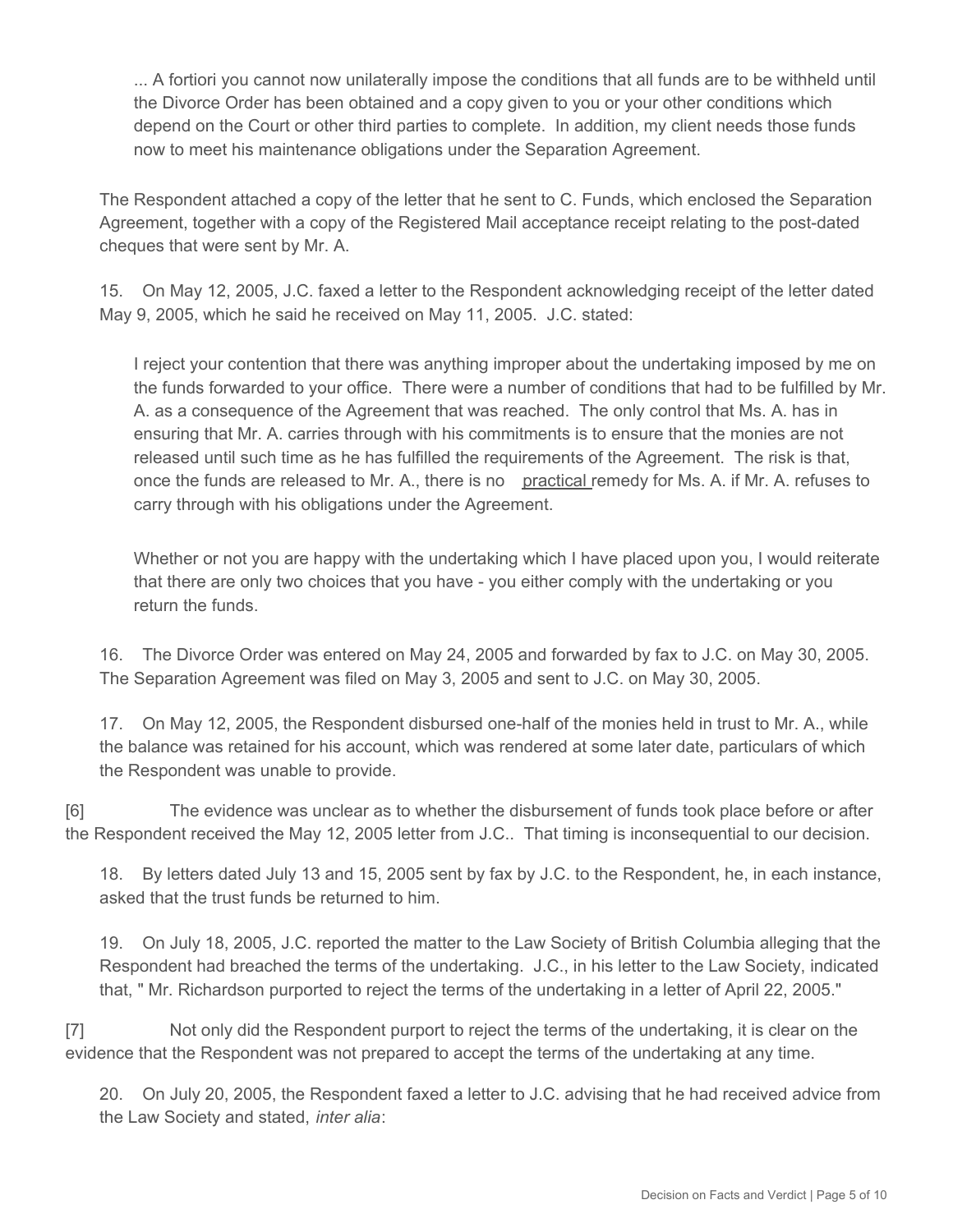...I was in error in not strictly complying with the terms of the undertaking imposed by you in your letter of April 15, 2005, or in not returning the funds to you if I did not accept those terms, even if the Separation Agreement did not impose those conditions on the release of the funds from you.

As a result of my honestly held but mistaken view that I was not bound by the undertaking terms imposed by you, I did disburse those funds after I had taken all steps I thought necessary to fulfill those terms but before actually having those terms completed. I therefore sincerely apologize to you for my error in releasing those funds prematurely.

In the letter, he confirmed that three of the four terms of the undertaking had been fulfilled, although only one had been fulfilled prior to disbursing funds. The only term of the undertaking that remained outstanding related to the locked-in RRSP fund with C. Funds. The Respondent attached a fax that he had received from W.N. of C. Funds who set out the requirements to have the pension divided. C. Funds required that the Form T2220 be completed and signed by both parties and that a Letter of Direction from Mrs. A. stating where she wished her half of the funds to be sent by C. Funds. The Respondent attached the various documents. It appeared that Mr. A. had completed what he was required to and the Respondent asked that J.C. complete the balance of the documentation and forward same to C. Funds.

[8] The evidence provided at the hearing suggested that the necessary documentation still had not been sent to C. Funds, nor had J.C. returned it to the Respondent for the Respondent to forward to C. Funds.

[9] J.C. testified at the hearing and agreed that he was aware of the Canons of Ethics and other provisions in the *Professional Conduct Handbook* (" *Handbook*" ), including Chapter 1, Sections 4(1), (2) and (3) and Chapter 11, Section10.

[10] J.C. testified that the sale proceeds from the matrimonial home were placed into his trust account on an undertaking that they only be disbursed by agreement of the parties or by way of Court Order.

[11] J.C. agreed that, in spite of his efforts to obtain provisions for a penalty and/or holdback in the Separation Agreement in the event that Mr. A. failed to make maintenance payments, these efforts were rejected by the Respondent. J.C. agreed that, once the Separation Agreement was signed, he was obliged to disburse the proceeds from the sale of the matrimonial home.

[12] J.C. agreed that the term of the undertaking requiring the Respondent to " provide confirmation of the transfer of the half-interest in the RRSP to Mrs. A. pursuant to Clause 7(b)(iii) of the Separation Agreement" went beyond what the Separation Agreement provided for. J.C. agreed that he had no right to withhold the sale proceeds. J.C. agreed that the Respondent at all times rejected the terms of the undertaking and provided the editorial comment " that is why we are here."

[13] The Respondent testified on his own behalf and provided his view of the events leading up to the letter dated April 15, 2005. It was clear that the Respondent had attempted throughout to try to obtain a settlement as soon as possible. It is clear from the evidence that all, or most of his efforts to come to a reasonable solution were frustrated by J.C.. The Respondent was adamant that, under no circumstance was he prepared to provide any holdback or penalty provisions in the event that Mr. A. did not meet his maintenance obligations. The effective result of the trust conditions imposed by J.C. resulted in such a holdback.

[14] The Respondent indicated that, when he received the letter of April 15, 2005, which included the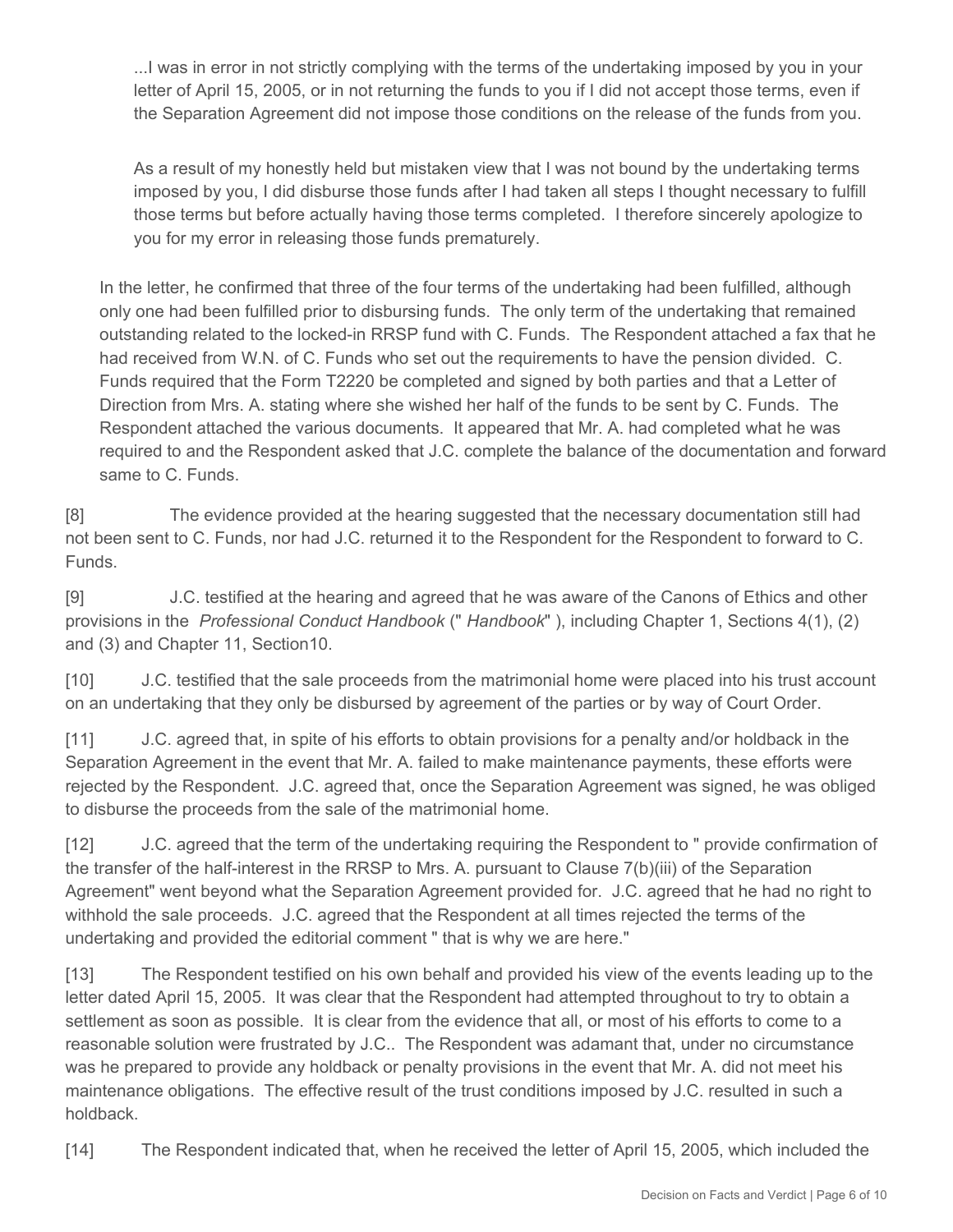trust cheque together with the undertakings, he was of the " firm view" that J.C. had no right to impose the undertakings and he was not going to agree to them. The Respondent felt that, as the Separation Agreement had been signed, Mr. A. was entitled to his share of the proceeds from the sale of the matrimonial home.

[15] The Respondent stated that, when he provided his letter of July 20, 2005 to J.C. acknowledging that he breached the undertaking, he did so on advice given to him by an advisor at the Law Society. In spite of the fact that he had never given an undertaking nor accepted it, he felt that J.C. had no right to impose such an undertaking. It was suggested to him that if he admitted his error the matter would likely be over. He had not sought legal advice himself, and since receiving legal advice, he was now of the view that he in fact was not in breach of an undertaking.

[16] The Respondent was quite adamant that he had never in the past broken his word or breached any undertakings. He was proud of his reputation within the profession and felt quite strongly that the position he held from the outset was valid.

[17] In cross-examination, the Respondent acknowledged that he was unaware of Chapter 11, Section 11 of the *Handbook* in April/May, 2005. The Respondent agreed that, in all of his correspondence to J.C., he had indicated that he was not accepting the undertaking. However, he did not propose any amendments to try to resolve the issue of the undertaking because he felt that there was no undertaking. The Respondent indicated that he had never had anyone impose improper undertakings in the past, and he acknowledged that he appreciated the significance of undertakings in legal transactions. The Respondent felt that J.C.'s undertakings were posturing and that he was seeking to put conditions over and above what he was able to negotiate by way of the Separation Agreement. Further, nowhere in his correspondence did the Respondent suggest that the conditions were " impossible or impractical." He had every intention to abide by the conditions of the Separation Agreement and felt that it was inappropriate for J.C. to deny payment of the monies that were due to Mr. A. by imposing further conditions.

### **Discussion**

[18] Law Society counsel forcefully argued that the Respondent was in breach of his undertaking by releasing the funds to his client without completing the terms that had been imposed upon him. She relied on the case of *Witten v. Leung* [1983] A.J. No. 883 (QB). In that case, the plaintiffs (lawyers) sent the defendants (lawyers) documents on certain trust conditions, which included that the documents were to be returned unused in the event that they could not provide executed copies of the documents within 10 days of being signed. The defendants were not prepared to return the executed documents, and the plaintiffs were successful in obtaining an order that they be delivered to the plaintiffs unconditionally.

4 It is of overarching importance to the practice of law as an honourable profession, that solicitors comply, without reservation or question, with the trust conditions upon which documents have been entrusted to them by other solicitors. Unless the solicitors who have sent documents to other solicitors on trust conditions can rely with absolute confidence upon those trust conditions being observed, the edifice of trust between solicitors, upon which so much of the efficient service to the public depends, will crumble. It is in the public interest that this confidence be maintained. This concern merits paramountcy over any effect that judicial measures taken to ensure maintenance of that confidence may have upon the legal or equitable rights and obligations of the solicitors' clients or those of other persons.

[19] Mr. Justice McDonald went on to state: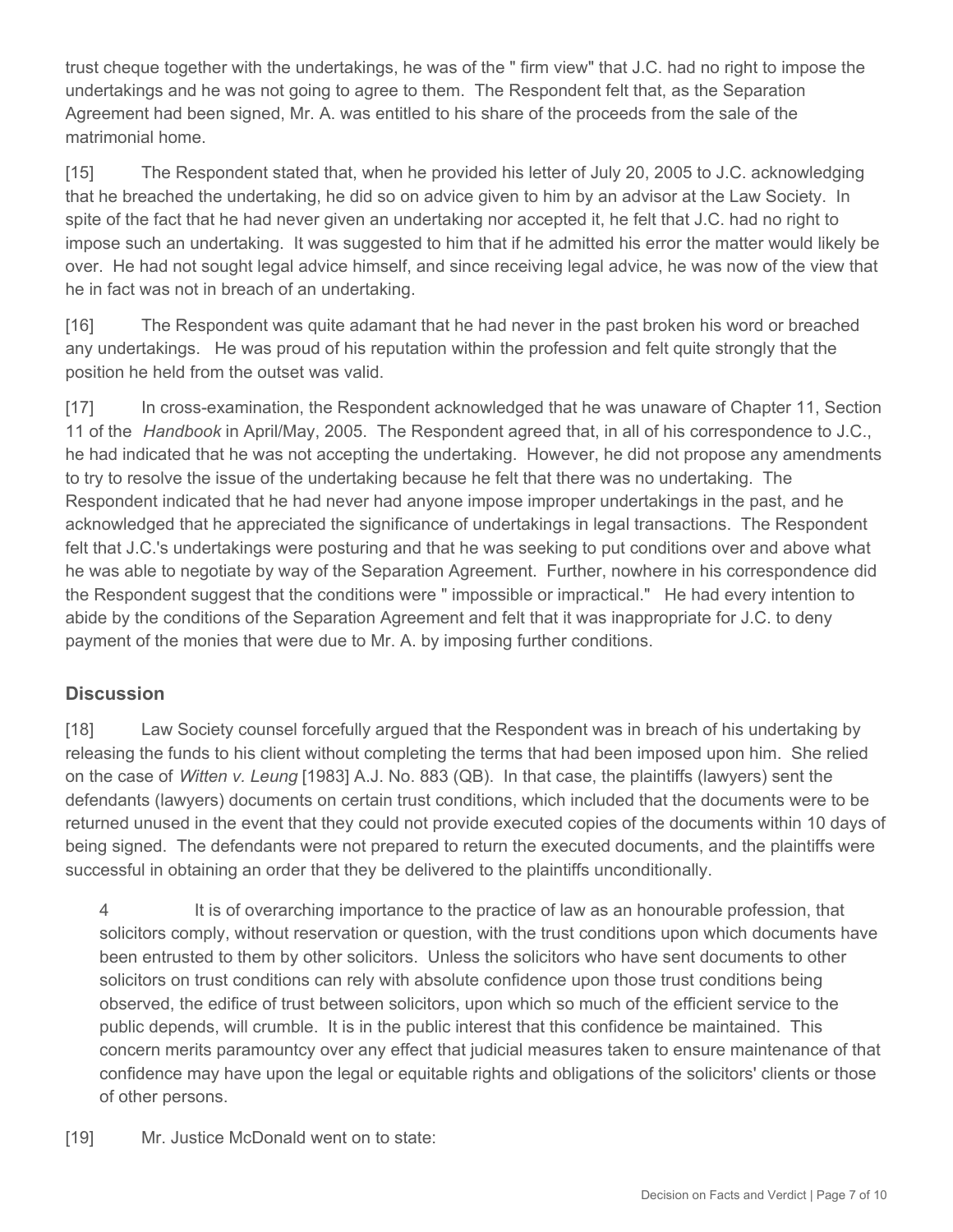9 ...When the receiving solicitor receives documents under trust conditions, if he does not forthwith return the documents he impliedly undertakes to comply with the trust conditions."

[20] Ms. Boyd also relied upon *McCarthy Tetrault v. Lawson, Lundell, Lawson & McIntosh* [1991] B.C.J. No. 1010. In that case, the plaintiff's solicitors applied for interpleader relief to pay money into Court. The money had been received as a deposit during the negotiation of a Letter of Intent to develop and lease a particular property. The funds were provided pursuant to a letter which stipulated that:

This amount will be returned to the Tenant if the transaction does not proceed . . .

The transaction did not proceed, and the solicitors for the Tenant demanded return of the funds. The Court concluded that the undertaking took precedence over any dispute that had developed between the parties and that the funds had to be returned.

[21] In *Andrusiak v. Wiederspiel*, 2005 BCSC 875, plaintiff's counsel in a matrimonial matter sought and obtained an Order for special costs against plaintiff's counsel on the basis of her conduct, in particular with respect to breach of an undertaking. The Order was appealed to the Supreme Court where it was reversed. The Supreme Court felt that the wording in the undertaking did not specifically prohibit the defendant's lawyer from using the release prior to the completion date for the sale of the property and that, by taking matters into her own hands to rectify the situation, plaintiff's counsel had effectively released defendant's counsel from the undertaking.

[22] Ms. Boyd submitted, collectively, these cases provide that:

(a) an undertaking is not a contract and need not be supported by consideration;

(b) an undertaking need not be given, but may be imposed by opposing counsel;

(c) the obligation of a lawyer to respect and observe the terms of an undertaking cannot be overridden by instructions from the client;

(d) an undertaking remains binding and enforceable until satisfied or until the parties mutually agree to modify the undertaking or the undertaking is otherwise properly withdrawn; and

(e) a lawyer cannot reject or repudiate an undertaking while retaining or using the subject of it.

[23] Chapter 11, Section 11 of the *Handbook* states that, if a lawyer is unable or unwilling to honour a trust condition, " the subject of the trust condition must be immediately returned to the persons imposing the trust condition" unless the terms can be amended in writing on a mutually agreed basis.

[24] In *Law Society of BC v. Heringa* 2004 BCCA 97, the Court of Appeal noted with approval the comments made by the Hearing Panel (cited at paragraph 10):

[37] Undertakings are not a matter of convenience to be fulfilled when the time or circumstances suit the person providing the undertaking; on the contrary, undertakings are the most solemn of promises provided by one lawyer to another and must be accorded the most urgent and diligent attention possible in all of the circumstances.

[38] The trust and confidence vested in lawyer's undertakings will be eroded in circumstances where a cavalier approach to the fulfillment of undertaking obligations is permitted to endure. Reliance on undertakings is fundamental to the practice of law and it follows that serious and diligent efforts to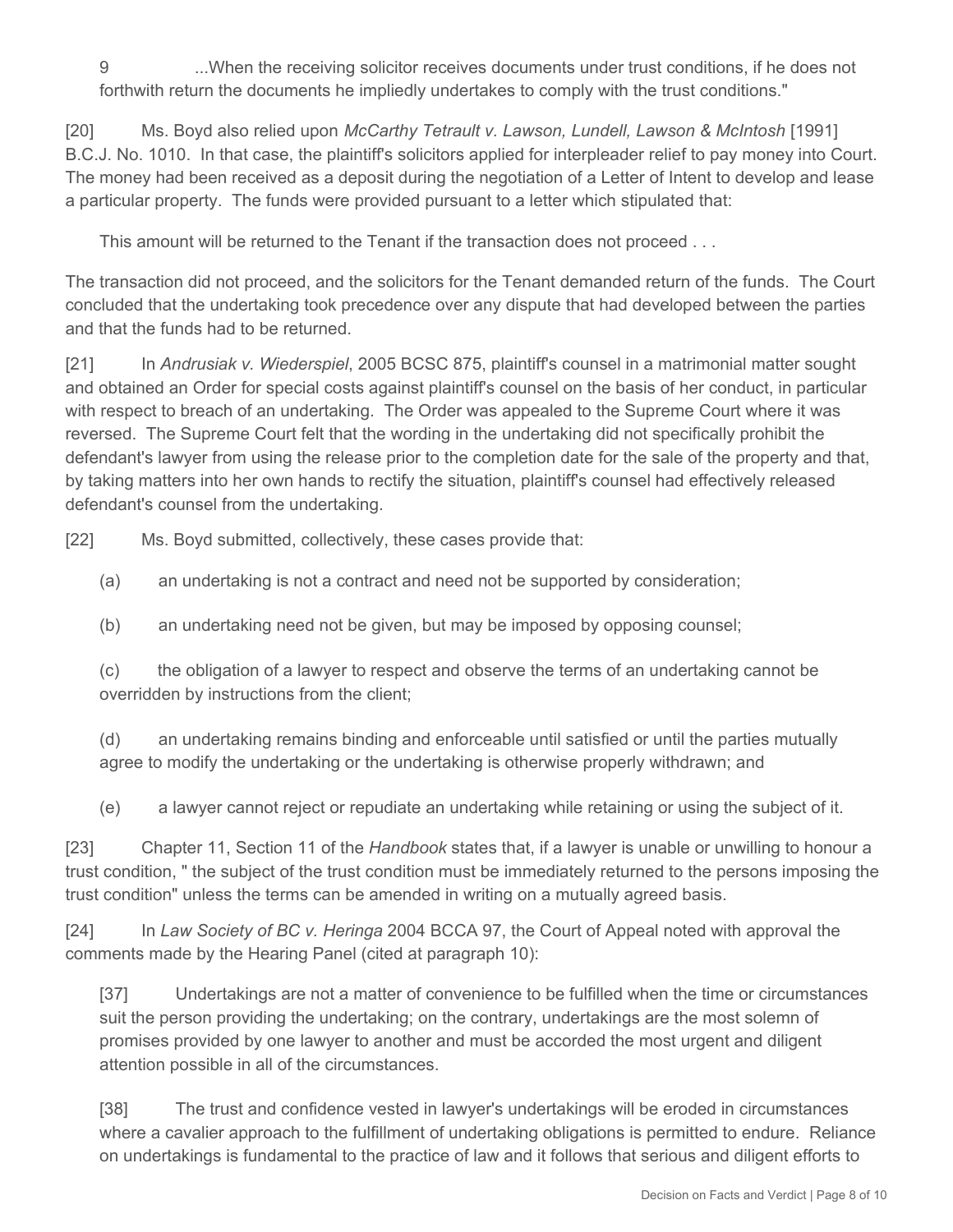meet all undertakings will be an essential ingredient in maintaining the public credibility and trust in lawyers.

[25] Ms. Boyd also suggested that the decision in the *Law Society of BC v. Lee* [2002] LSBC 29 was analogous to the situation at hand. In *Lee* the lawyer admitted that her failure to provide the post-dated cheques by the required date and her failure to send a filed copy of the Notice of Withdrawal constituted a breach of her undertaking and amounted to professional misconduct. This case is significantly different from that case. There is no admission by the Respondent that he was in breach of the undertaking. In fact, the Respondent maintains that there was no undertaking entered into.

[26] Mr. Hinkson submitted that the conduct of J.C. was such that J.C. should be the one to be cited. He argued that J.C. had no right to impose the conditions on the sale proceeds and that the Respondent was correct in his position. Mr. Hinkson suggested that J.C.'s conduct protracted the litigation, was cheap and was such that he tried to take paltry advantage of the Respondent's client, contrary to provisions of the

*Handbook* (Chapter 1, Section 4(1) and (3)). He also imposed new terms that he knew would not be acceptable. He tried to tie up the monies to secure payment in the event that Mr. A. failed to meet his maintenance obligations, contrary to Chapter 11, Section 10 of the *Handbook*.

[27] Mr. Hinkson submitted that placing of the monies into a trust account did not amount to making use of the funds. The Panel agrees with that position.

[28] Mr. Hinkson also argued that as the citation against the Respondent was for breach of an undertaking and not for failing to return the money, the case against the Respondent had not been made out. The Respondent could not be in breach of the undertaking, as he did not accept the undertaking.

[29] Mr. Hinkson stressed the view that, once the Separation Agreement had been signed, Mr. A. had an unrestricted right to his share of the sale proceeds. Once the Respondent received those funds, he was duty-bound to disburse them to his client; regardless of the terms under which they were provided.

[30] The Panel was disturbed by the conduct of J.C. J.C. clearly, by imposing the trust conditions, was attempting to unfairly impose a term that he knew or ought to have known was not set out in the Separation Agreement. This was done to gain an unfair advantage over Mr. A. and to tie up the settlement proceeds. Although the conduct of J.C. may deserve a citation, it was not his conduct that was the subject of the complaint; it is the conduct of the Respondent.

[31] The passages from *Heringa*, referred to in paragraph [24] bears repeating:

[37] Undertakings are not a matter of convenience to be fulfilled when the time or circumstances suit the person providing the undertaking; on the contrary, undertakings are the most solemn of promises provided by one lawyer to another and must be accorded the most urgent and diligent attention possible in all of the circumstances.

[38] The trust and confidence vested in lawyer's undertakings will be eroded in circumstances where a cavalier approach to the fulfillment of undertaking obligations is permitted to endure. Reliance on undertakings is fundamental to the practice of law and it follows that serious and diligent efforts to meet all undertakings will be an essential ingredient in maintaining the public credibility and trust in lawyers.

[32] The Panel is of the view that the Respondent's approach as to whether there was or was not an undertaking was not cavalier, but it was misguided at best. The Respondent was unaware of the provisions of Chapter 11, Section 11 of the *Handbook*. In the Panel's opinion, he knew or ought to have known that if